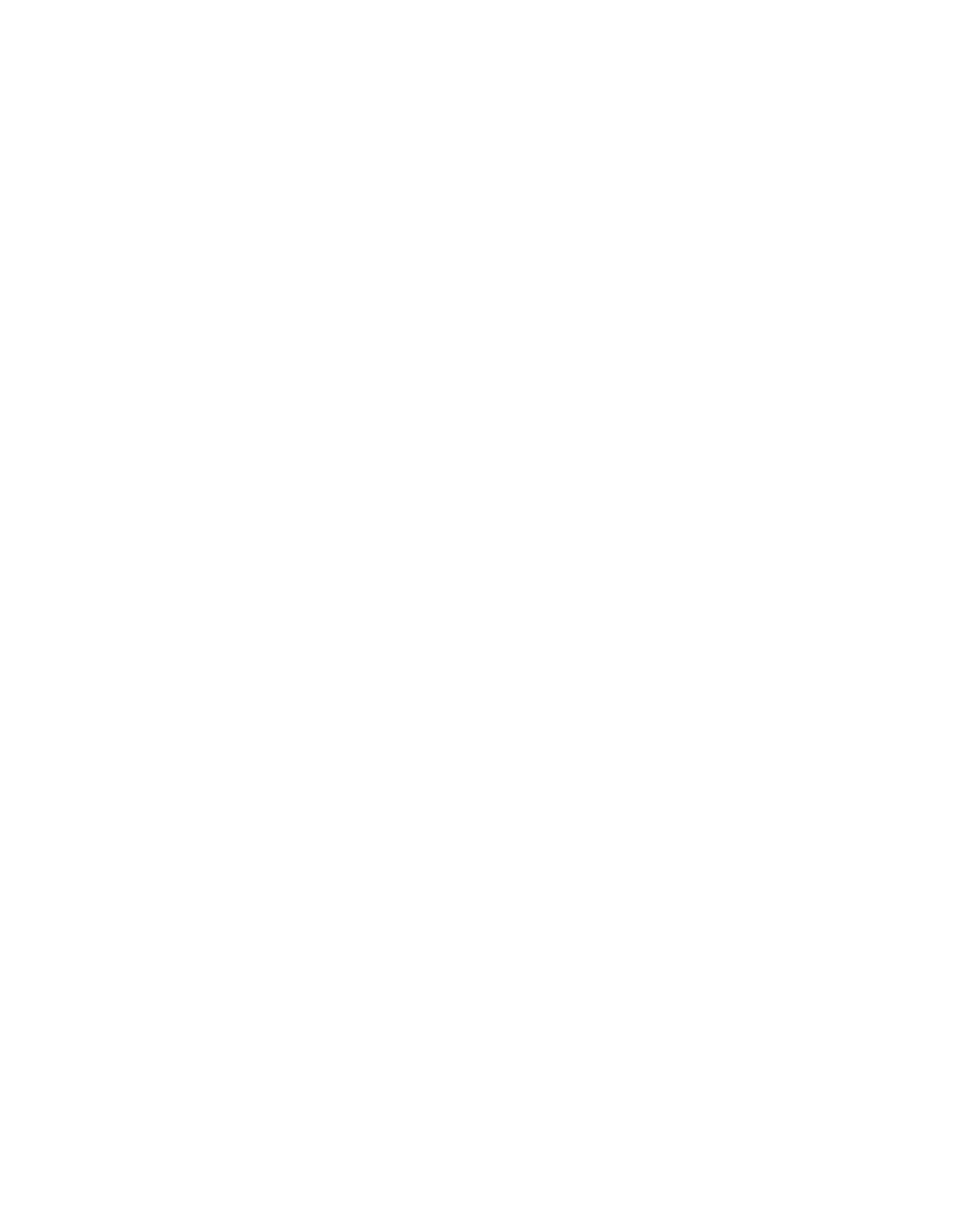# Application for exemption under section 3 of the Act to facilitate the payment of support

This document is intended for spouses or ex-spouses who agree to request that support be paid directly to the creditor of support. If this is your case and your agreement complies with the Act, you may ask the special clerk of the Superior Court to homologate your agreement without having to appear in court. To do so, you must submit a joint application for exemption under section 3 of the Act to facilitate the payment of support by following the instructions contained in this document.

- ► Definitions
- ► Introduction
- ► Payment of support directly to the creditor of support
- ► Filing of the application at the office of the Superior Court
- ► Judgment
- ► Explanatory notes
	- o Model 1 Joint application for exemption
	- o Model 2 Affidavit
	- o Model 3 Agreement
	- o Model 4 Backing sheet
- ► For more information
- ► Appendix 1: Sworn Statement under Article 827.5 of the Code of Civil Procedure (SJ-766A)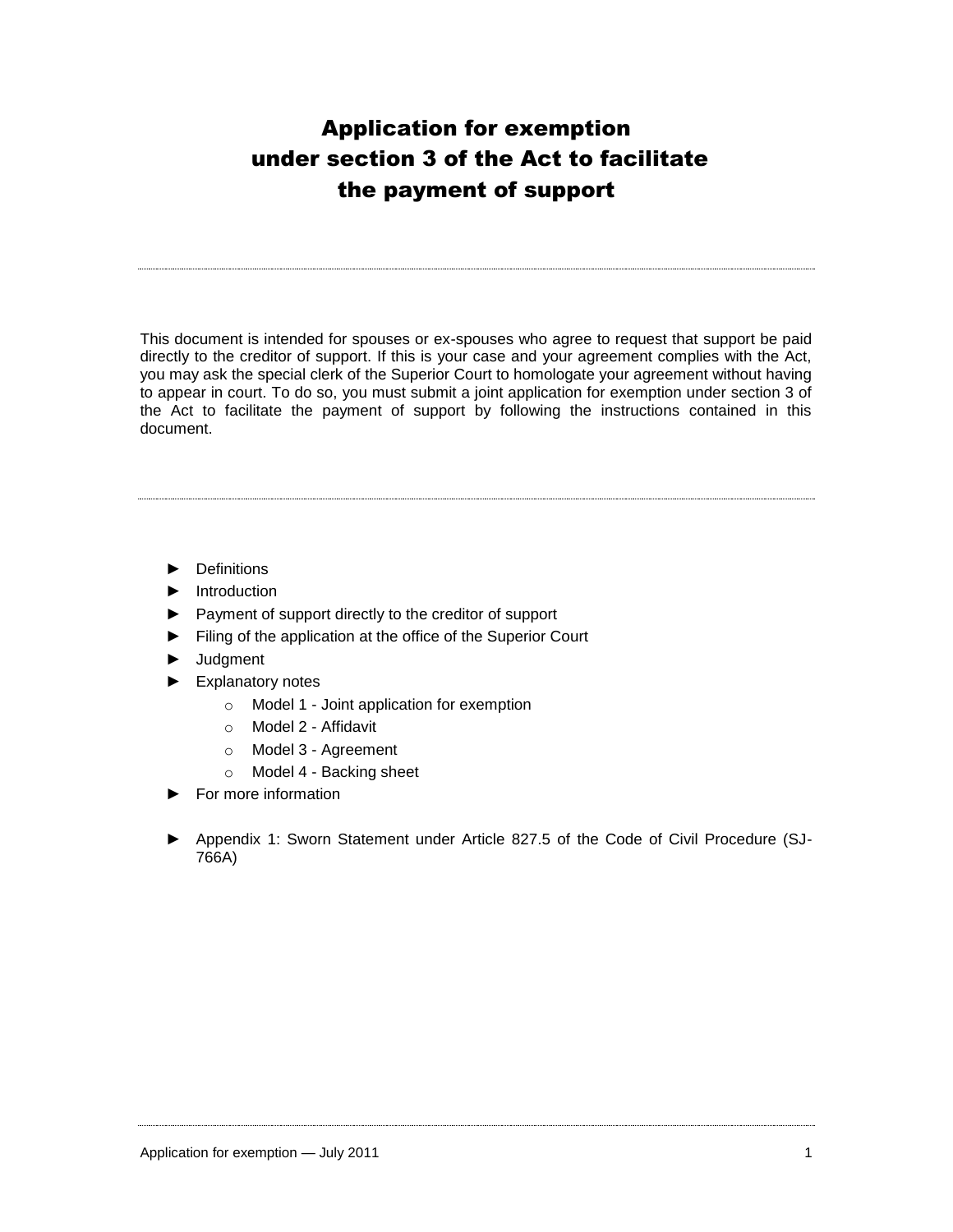#### **► Definitions**

#### *Homologation*

Approval, official confirmation of an agreement with a view to having it recognized as a legal document equivalent to a judgment.

#### *Security*

A guarantee provided by a person to ensure compliance with an obligation, such as a contract of suretyship, deposit certificate, bond certificate or promissory note.

#### **► Introduction**

Since the coming into force of the Act to facilitate the payment of support, the spouse who must pay support (debtor of support) must make the payment to Revenu Québec for the benefit of the spouse entitled to receive it (creditor of support). The Act may exempt a debtor from the obligation, on certain conditions, and allow the support to be paid directly to the creditor of support.

| Excerpts from the Act to facilitate the payment of support                                                                                                                                                                                 |
|--------------------------------------------------------------------------------------------------------------------------------------------------------------------------------------------------------------------------------------------|
| Sec. 2 The debtor of support shall make his support payments,<br>including arrears, if any, to the Minister of Revenue for the benefit<br>of the creditor of support.                                                                      |
| Sec. 3 The court may exempt a debtor of support from the<br>obligation under section 2, in the following cases:                                                                                                                            |
| 1° where the debtor of support establishes a trust guaranteeing<br>the payment of the support;                                                                                                                                             |
| 2° where the parties make a joint application therefor, the court is<br>satisfied that the parties have given free and enlightened consent<br>and the debtor furnishes sufficient security to guarantee support<br>payments for one month. |
| To satisfy itself that the parties have given free and enlightened<br>consent, the court may summon and hear the parties, even<br>separately, in the presence of their attorneys, where applicable.                                        |
| Sec. 5 The exemption granted by the court ceases to have effect<br>for the duration of the obligation of support:                                                                                                                          |
| 1° where it is ascertained by the Minister that the debtor of<br>support has failed to establish the trust or furnish and maintain<br>the security;                                                                                        |
|                                                                                                                                                                                                                                            |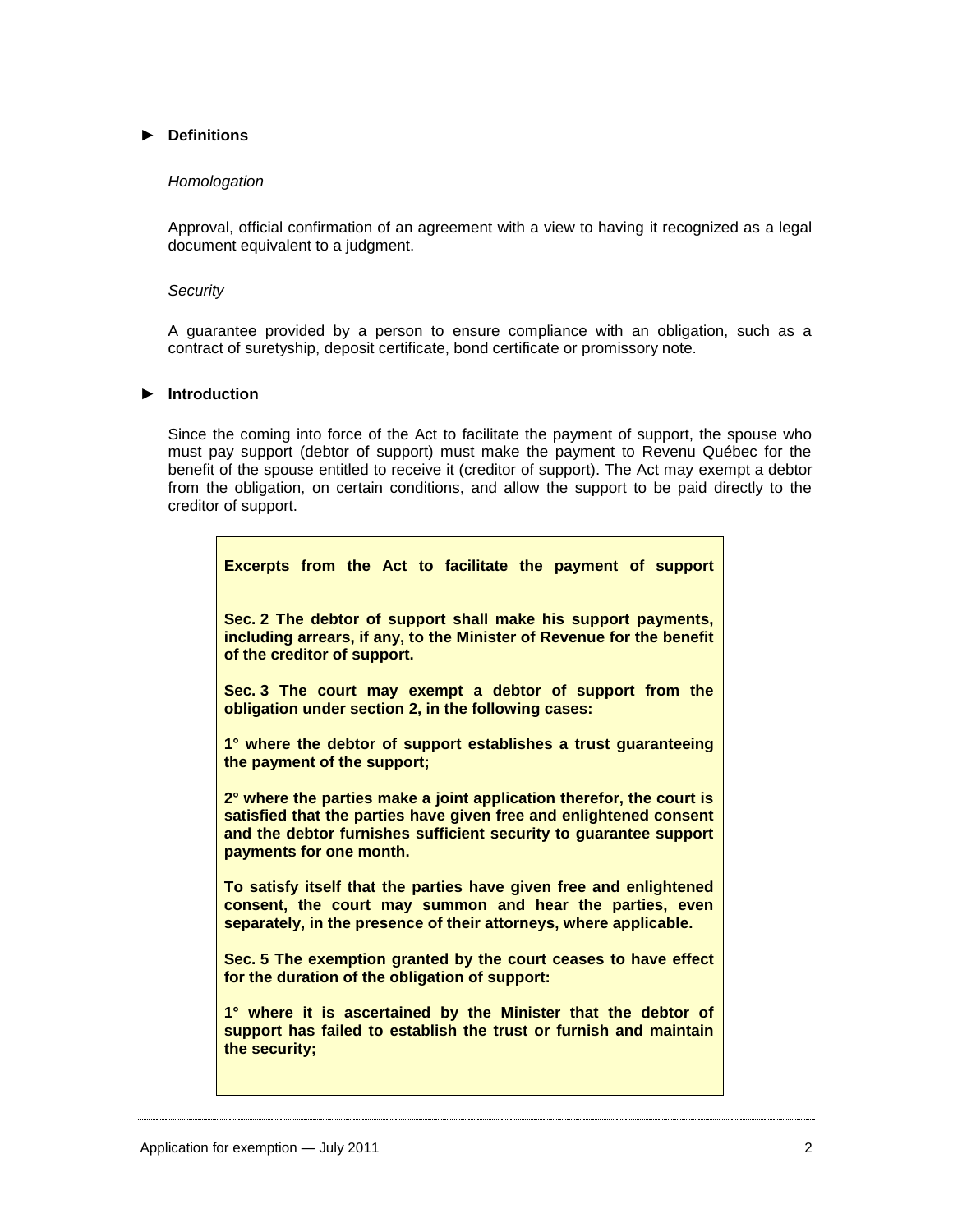**2° where it is ascertained by the Minister, on application by the creditor of support, that the debtor of support has failed to make a support payment when due;**

**3° where the parties make a joint application therefor.**

**The applications shall be transmitted to the Minister by registered or certified mail, accompanied with the information and documents prescribed by regulation.**

This document is not a complete guide providing all the answers, but rather a simple tool designed to help you and your spouse or ex-spouse file a joint application for exemption under section 3 of the Act to facilitate the payment of support. It contains information and an example of proceedings.

The proceeding may appear simple, however, each spouse must be capable of carefully analyzing all the consequences, personal and financial, involved in the signing of the agreement. If you are unfamiliar with the nature of your rights and obligations, you should seek legal counsel. If you have any questions concerning this document, you should consult a legal adviser, since the courthouse staff cannot give you any further information.

#### **► Payment of support directly to the creditor of support**

Under the Act, the debtor of support may pay support directly to the creditor of support rather than to Revenu Québec in two cases:

- if the debtor establishes a trust to guarantee the payment of support and sends a copy of the trust deed to Revenu Québec within 30 days of the judgment;
- if the parties file a joint application for exemption under section 3 of the Act to facilitate the payment of support. They must convince the court that they have given free and enlightened consent and may be summoned to a court hearing, together or separately, to ensure that the consent is free and enlightened. The debtor must provide Revenu Québec with sufficient security to guarantee support payments for one month within 30 days of the judgment.

You may file a joint application for exemption during the proceedings or after the amount of the support payments has been established by a court decision. In the latter case, you must prepare an application and an agreement according to the models provided in the following text. It is recommended that you inform Revenu Québec of your intent, so that your file is kept up to date.

For general enquiries concerning the security or the Act to facilitate the payment of support, you may contact Revenu Québec at 418 652-4413 or 1 800 488-2323.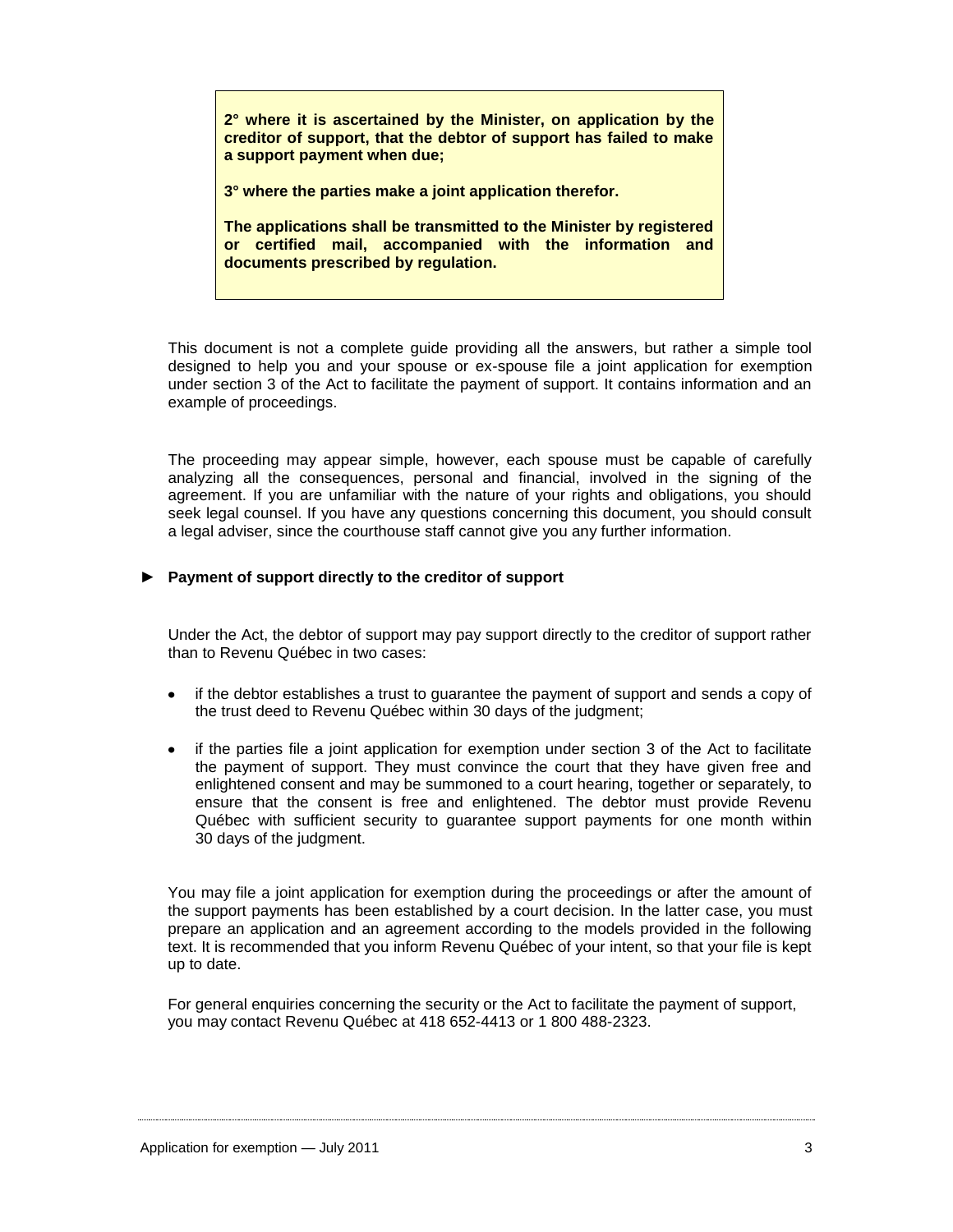#### **► Filing of the application at the office of the Superior Court**

Once you have drawn up the documents required in order to file your application, you must go to the office of the Superior Court at the courthouse of the judicial district where your support judgment was rendered.

When you file your application, you will have to pay the related costs:

- in cash;  $\bullet$
- by debit or credit card;
- by certified cheque payable to the Minister of Finance;
- by postal money order or bank order payable to the Minister of Finance.  $\bullet$

The payment of this fee will be confirmed by the clerk on your application. If you are eligible for legal aid, you will be exempted from paying these costs upon presentation of your certificate of eligibility.

NOTICE : You must write the file number on your proceedings before going to the office of the Superior Court.

If your application is filed in the same district where the support judgment was rendered, the file number will be the one appearing on the judgment.

If both you and your spouse or ex-spouse no longer reside in the district where the judgment was rendered, you may file your application before the court of the district where either of you resides. In this case, the court clerk will assign a file number at the time the application is filed. Copies of prior judgments and proceedings relating to previous applications must accompany the application.

#### **► Judgment**

If your file is complete, your agreement can be homologated by the special clerk upon examination of the file. Each party will be sent a copy of the judgment by mail as soon as it is rendered.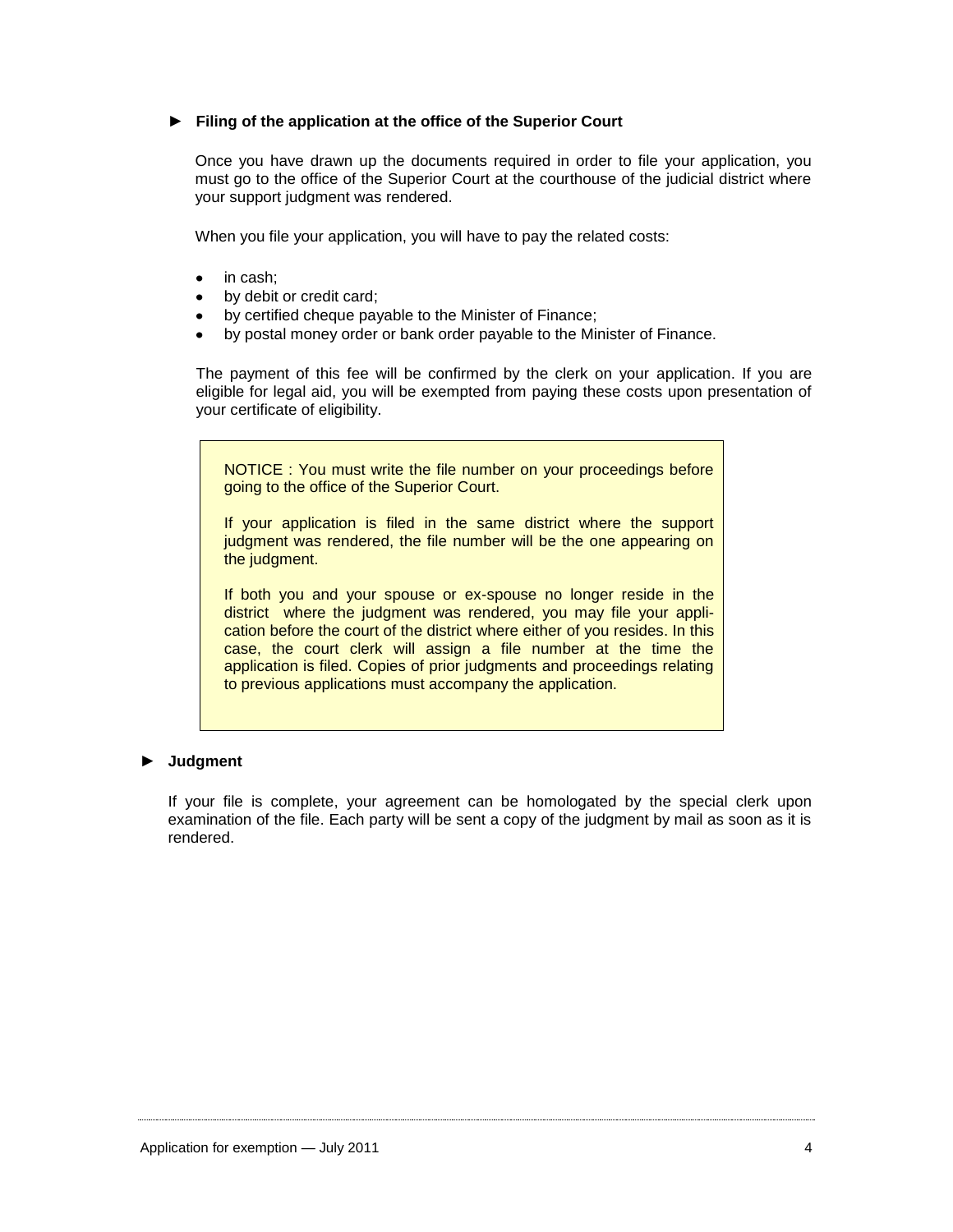#### **► Explanatory notes**

These explanatory notes refer to the proceedings models numbered 1 to 4 designed to assist individuals in preparing and filing a joint application for exemption under section 3 of the Act to facilitate the payment of support on their own and to the form Sworn Statement under Article 827.5 of the Code of Civil Procedure (SJ-766A).

The note numbers appearing in the models indicate that additional information is available in the note to which a number refers.

All proceedings must be drawn up on one side of a white letter sized sheet 21.25 cm x 28 cm (8.5" x 11").

**2**

All proceedings must be legibly written; they are usually typewritten.

**4**

You must follow the proposed layout (for example, the indications on the left must remain on the left).

- The information in bold type in the models, such as the name of the judicial district of Laval, is given as an example. You must adapt it to your own personal situation and to the allegations in your application.
- In cases of separation from bed and board, annulment or dissolution of a civil union and joint applications by de facto spouses, the word "Divorce" must not appear in the heading of the proceeding on Models 1 and 3. **5**
- **6**

The affidavit is a declaration under oath by which you swear to the truth of the facts that are mentioned in the affidavit and in your application and that you sign before a person authorized to administer oaths. Each party must produce an affidavit.

By virtue of their status, the following persons are authorised to receive oaths: court clerks and their assistants, lawyers, mayors, clerk and secretary-treasurers of municipalities and justice of the peace.

- You must prepare a separate backing sheet for each document or evidence accompanying a proceeding and attach it to the back of your proceeding. The backing sheet is attached, with the writing facing outward, to the document it pertains to and becomes the last page of the document. As you can see on the model, when folded, it will allow the proceeding to be identified. **7**
- You must complete the form Sworn Statement under Article 827.5 of the Code of Civil Procedure (SJ-766A) and include it with your application. The form must be signed and sworn before a commissioner for oaths. For a list of people authorized to take oaths, see note 6, second paragraph. **8**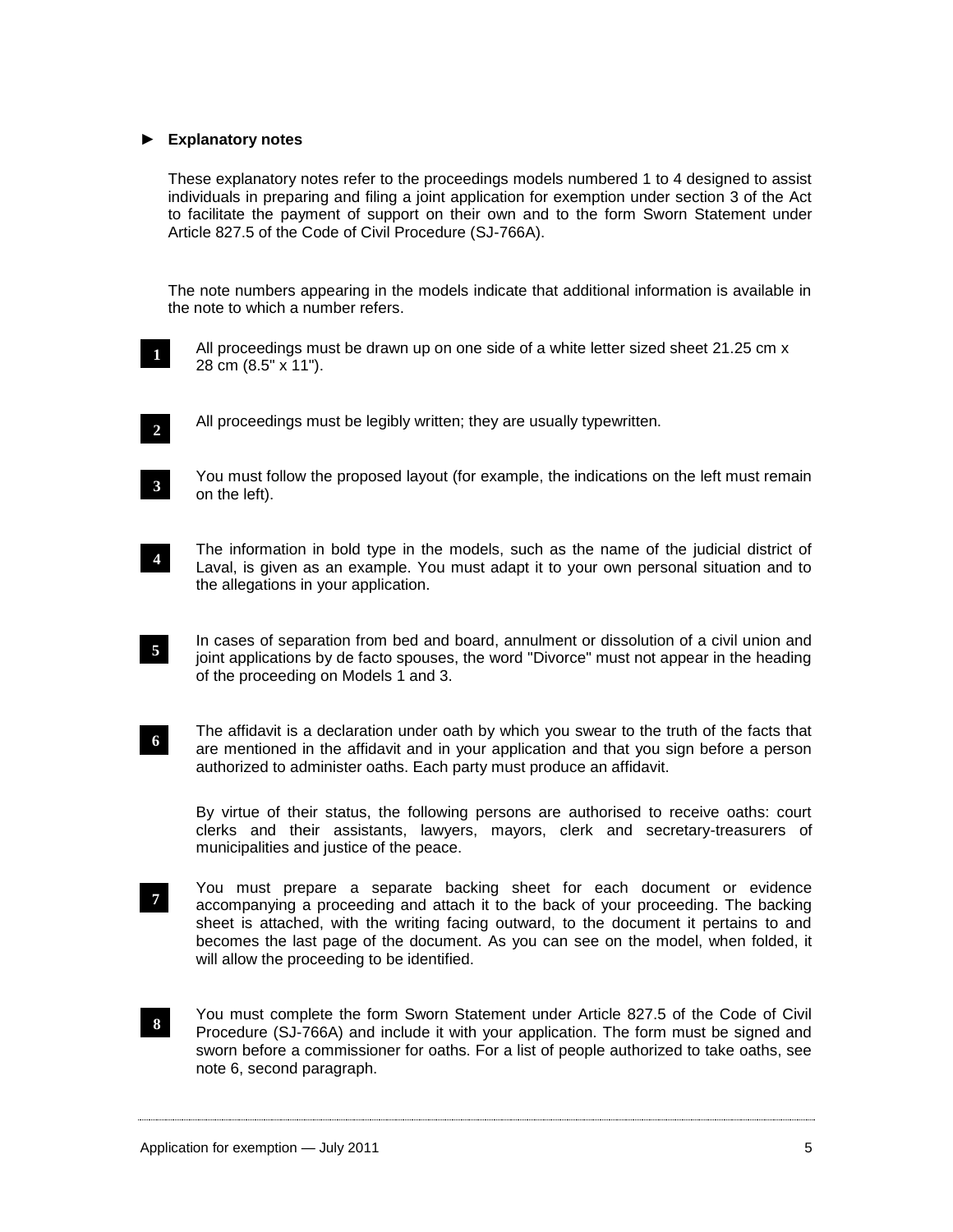## **► Model 1 – Joint application**

| Canada<br>PROVINCE OF QUÉBEC<br>District of Laval                                                                                                                                                                                                                                                                                                                                                                                                                                                                                                                                                                                                                                                                                                                                                                                                                                             | <b>SUPERIOR COURT</b><br>Family Division<br>$\overline{\mathbf{5}}$<br>(Divorce)                         |  |  |  |
|-----------------------------------------------------------------------------------------------------------------------------------------------------------------------------------------------------------------------------------------------------------------------------------------------------------------------------------------------------------------------------------------------------------------------------------------------------------------------------------------------------------------------------------------------------------------------------------------------------------------------------------------------------------------------------------------------------------------------------------------------------------------------------------------------------------------------------------------------------------------------------------------------|----------------------------------------------------------------------------------------------------------|--|--|--|
| $N^{\circ}$ :<br>$\overline{2}$                                                                                                                                                                                                                                                                                                                                                                                                                                                                                                                                                                                                                                                                                                                                                                                                                                                               | <b>Dominique Cantin, office clerk</b><br>domiciled at 144, boul. Laplante<br>Laval (Québec) J0T 9D8      |  |  |  |
|                                                                                                                                                                                                                                                                                                                                                                                                                                                                                                                                                                                                                                                                                                                                                                                                                                                                                               | Joint Applicant                                                                                          |  |  |  |
| and                                                                                                                                                                                                                                                                                                                                                                                                                                                                                                                                                                                                                                                                                                                                                                                                                                                                                           | Denis Tremblay, administrative technician<br>domiciled at 33, avenue Concordia<br>Laval (Québec) J0A 5C4 |  |  |  |
|                                                                                                                                                                                                                                                                                                                                                                                                                                                                                                                                                                                                                                                                                                                                                                                                                                                                                               | Joint Applicant                                                                                          |  |  |  |
| JOINT APPLICATION FOR EXEMPTION UNDER SECTION 3<br>OF THE ACT TO FACILITATE THE PAYMENT OF SUPPORT<br>(article 814.1 Code of Civil Procedure)                                                                                                                                                                                                                                                                                                                                                                                                                                                                                                                                                                                                                                                                                                                                                 |                                                                                                          |  |  |  |
| The applicants state the following:                                                                                                                                                                                                                                                                                                                                                                                                                                                                                                                                                                                                                                                                                                                                                                                                                                                           |                                                                                                          |  |  |  |
|                                                                                                                                                                                                                                                                                                                                                                                                                                                                                                                                                                                                                                                                                                                                                                                                                                                                                               | 1. The applicants are divorced under the terms of a judgment rendered on February 2,                     |  |  |  |
| 2011:<br>2. This judgment provides for child support payments of \$400 a month for the minor<br>children of the parties, payable on the first of each month;<br>3. As of the date of this application, there are no arrears in the support payments due to<br>the creditor of support and the payments were always made as provided in the<br>judgment determining the support;<br>4. The parties have filed with this application an agreement to allow the debtor to be<br>exempted from having to pay to Revenu Québec, for the benefit of the creditor, child<br>support as established in the February 2, 2011 judgment;<br>The parties have given free and enlightened consent, and the debtor has agreed to<br>5.<br>provide the Minister of Revenue with sufficient security to guarantee the payment of<br>support for one month within 30 days of the judgment on this application. |                                                                                                          |  |  |  |
| WHEREFORE, MAY IT PLEASE THE COURT TO:                                                                                                                                                                                                                                                                                                                                                                                                                                                                                                                                                                                                                                                                                                                                                                                                                                                        |                                                                                                          |  |  |  |
| GRANT this application;<br>HOMOLOGATE the agreement reached on June 15, 2011 allowing the debtor of support to be<br>exempted from the obligation to pay to Revenu Québec, for the benefit of the creditor, the<br>support payable according to the February 2, 2011 judgment;                                                                                                                                                                                                                                                                                                                                                                                                                                                                                                                                                                                                                |                                                                                                          |  |  |  |
| THE WHOLE without costs.                                                                                                                                                                                                                                                                                                                                                                                                                                                                                                                                                                                                                                                                                                                                                                                                                                                                      |                                                                                                          |  |  |  |
| Signed at Laval on July 29, 2011                                                                                                                                                                                                                                                                                                                                                                                                                                                                                                                                                                                                                                                                                                                                                                                                                                                              |                                                                                                          |  |  |  |
| Joint Applicant                                                                                                                                                                                                                                                                                                                                                                                                                                                                                                                                                                                                                                                                                                                                                                                                                                                                               | Joint Applicant                                                                                          |  |  |  |
|                                                                                                                                                                                                                                                                                                                                                                                                                                                                                                                                                                                                                                                                                                                                                                                                                                                                                               |                                                                                                          |  |  |  |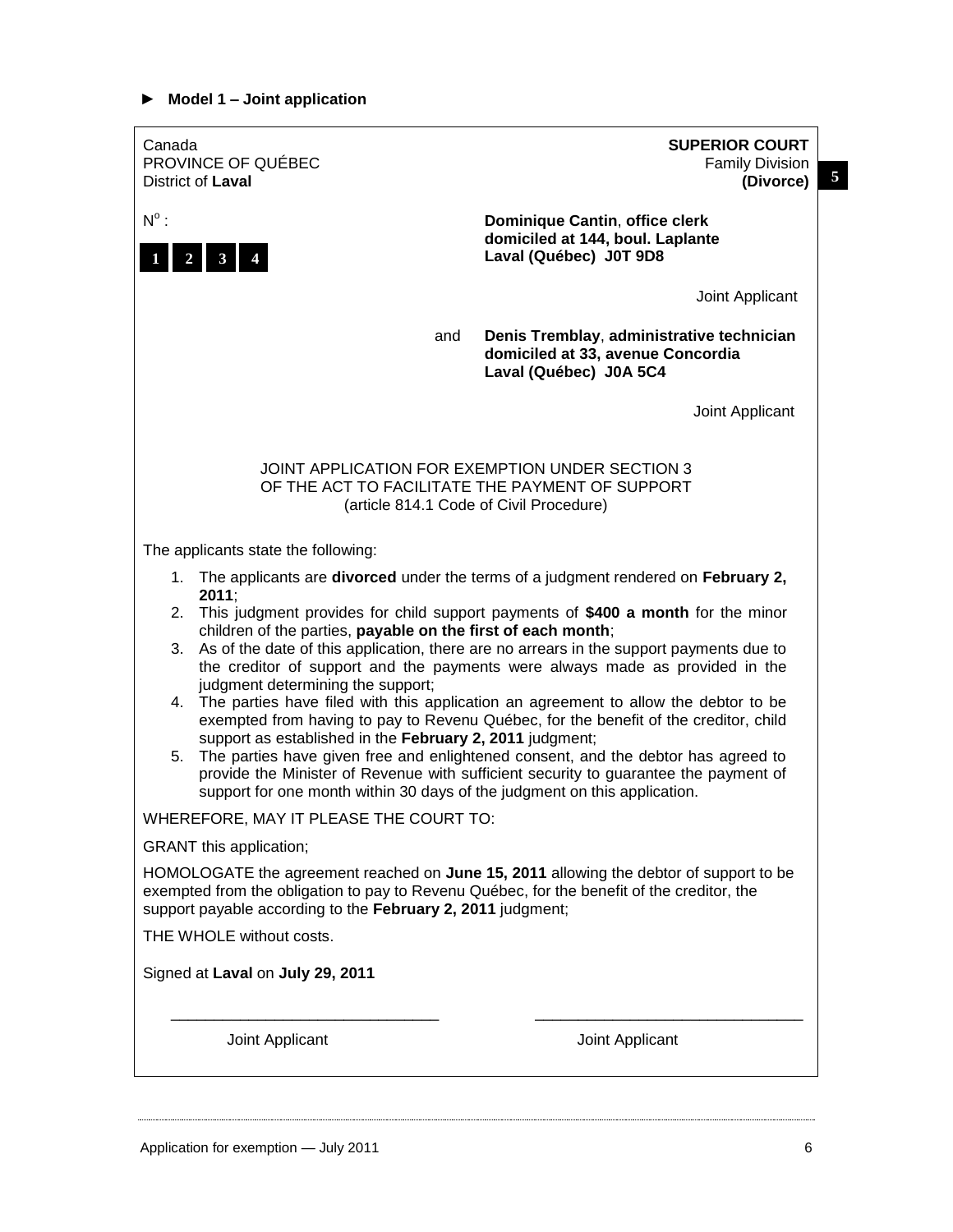|  | $\blacktriangleright$ Model 2 – Affidavit |
|--|-------------------------------------------|
|  |                                           |

**1 2 1** **3 4 1**

| AFFIDAVIT<br>-6                                                                                                                                                                               |                 |  |  |  |  |
|-----------------------------------------------------------------------------------------------------------------------------------------------------------------------------------------------|-----------------|--|--|--|--|
| I, the undersigned, Dominique Cantin, office clerk, domiciled at 144, boul. Laplante in<br>Laval, declare under oath that:                                                                    |                 |  |  |  |  |
| 1. I am one of the Joint Applicants;<br>2. I understand the consequences of the judgment to be handed down on the present joint<br>application. I have given my free and enlightened consent. |                 |  |  |  |  |
| All the facts alleged in the joint application for exemption under section 3 of the Act to facilitate<br>the payment of support are true.                                                     |                 |  |  |  |  |
| And I have signed at Laval, on July 29, 2011                                                                                                                                                  |                 |  |  |  |  |
| Sworn to before me at Laval, on July 29, 2011                                                                                                                                                 | Joint Applicant |  |  |  |  |
| Person authorized to administer oaths                                                                                                                                                         |                 |  |  |  |  |
| <b>AFFIDAVIT</b>                                                                                                                                                                              |                 |  |  |  |  |
| I, the undersigned, Denis Tremblay, administrative technician, domiciled at 33, avenue<br>Concordia in Laval, declare under oath that:                                                        |                 |  |  |  |  |
| 1. I am one of the Joint Applicants;<br>2. I understand the consequences of the judgment to be handed down on the present joint<br>application. I have given my free and enlightened consent. |                 |  |  |  |  |
| All the facts alleged in the joint application for exemption under section 3 of the Act facilitating<br>the payment of support are true.                                                      |                 |  |  |  |  |
| And I have signed at Laval, on July 29, 2011                                                                                                                                                  |                 |  |  |  |  |
| Sworn to before me at Laval, on July 29, 2011                                                                                                                                                 | Joint Applicant |  |  |  |  |
| Person authorized to administer oaths                                                                                                                                                         |                 |  |  |  |  |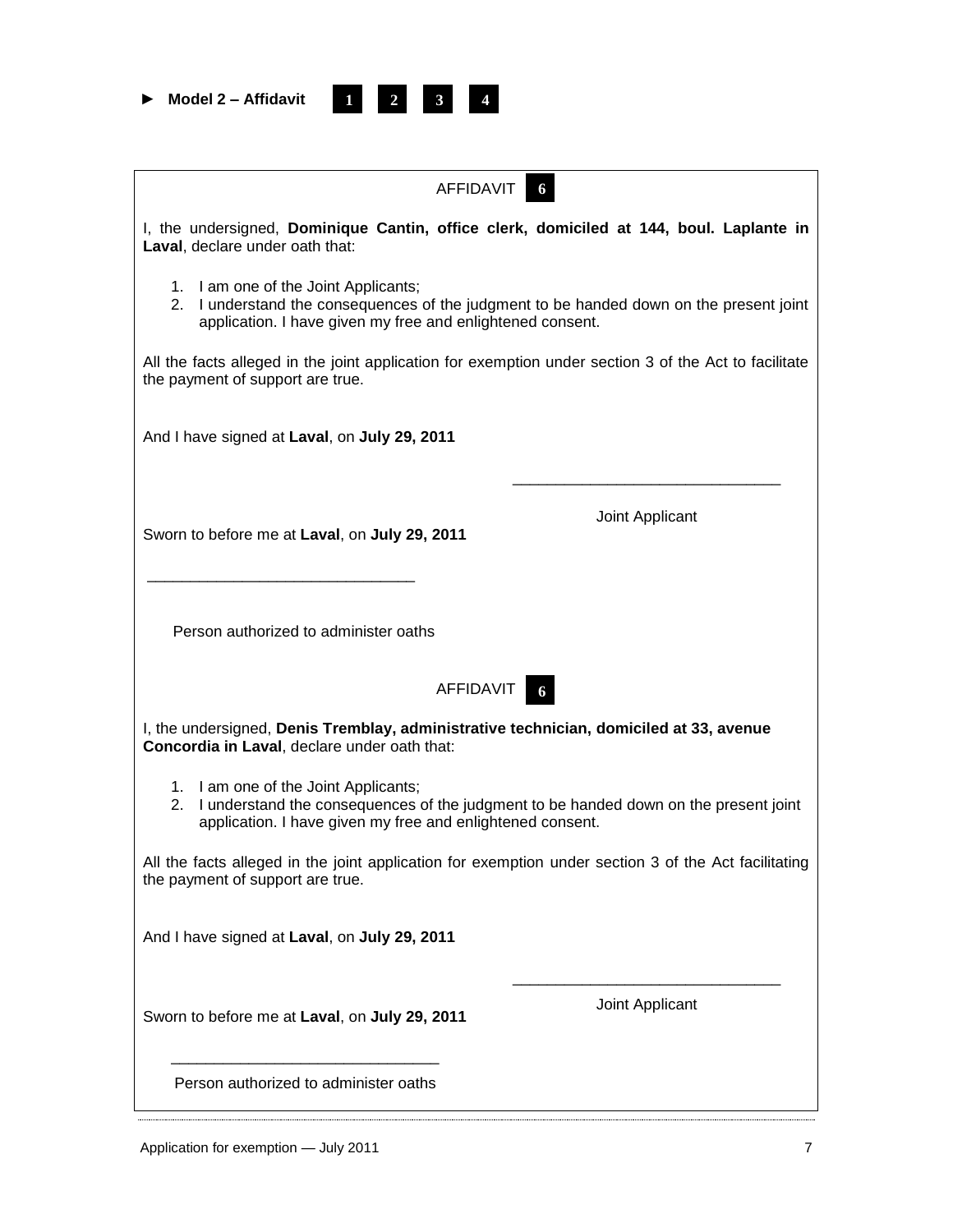### **► Model 3 – Agreement**

| Canada<br>PROVINCE OF QUÉBEC<br>District of Laval                                                                                                                                                                                                                                                                      | <b>SUPERIOR COURT</b><br><b>Family Division</b><br>$\overline{\mathbf{5}}$<br>(Divorce) |  |  |  |
|------------------------------------------------------------------------------------------------------------------------------------------------------------------------------------------------------------------------------------------------------------------------------------------------------------------------|-----------------------------------------------------------------------------------------|--|--|--|
| $N^{\circ}$ :<br>$\overline{2}$<br>$\mathbf{3}$                                                                                                                                                                                                                                                                        |                                                                                         |  |  |  |
|                                                                                                                                                                                                                                                                                                                        | <b>Dominique Cantin</b>                                                                 |  |  |  |
|                                                                                                                                                                                                                                                                                                                        | Joint Applicant                                                                         |  |  |  |
| and                                                                                                                                                                                                                                                                                                                    |                                                                                         |  |  |  |
|                                                                                                                                                                                                                                                                                                                        |                                                                                         |  |  |  |
|                                                                                                                                                                                                                                                                                                                        | <b>Denis Tremblay</b>                                                                   |  |  |  |
|                                                                                                                                                                                                                                                                                                                        | Joint Applicant                                                                         |  |  |  |
| <b>AGREEMENT</b>                                                                                                                                                                                                                                                                                                       |                                                                                         |  |  |  |
| THE PARTIES AGREE TO THE FOLLOWING:                                                                                                                                                                                                                                                                                    |                                                                                         |  |  |  |
| The debtor, Denis Tremblay, shall pay, effective on the date of the judgment homologating the<br>present agreement, directly to the creditor, Dominique Cantin, the support provided for in the<br>judgment rendered on February 2, 2011, as provided in section 3 of the Act to facilitate the<br>payment of support; |                                                                                         |  |  |  |
| The debtor agrees to provide to Revenu Québec sufficient security to guarantee the payment of<br>support for one month within 30 days of the rendering of the judgment.                                                                                                                                                |                                                                                         |  |  |  |
| THE WHOLE without costs.                                                                                                                                                                                                                                                                                               |                                                                                         |  |  |  |
| Laval, June 15, 2011                                                                                                                                                                                                                                                                                                   |                                                                                         |  |  |  |
| Joint Applicant                                                                                                                                                                                                                                                                                                        | Joint Applicant                                                                         |  |  |  |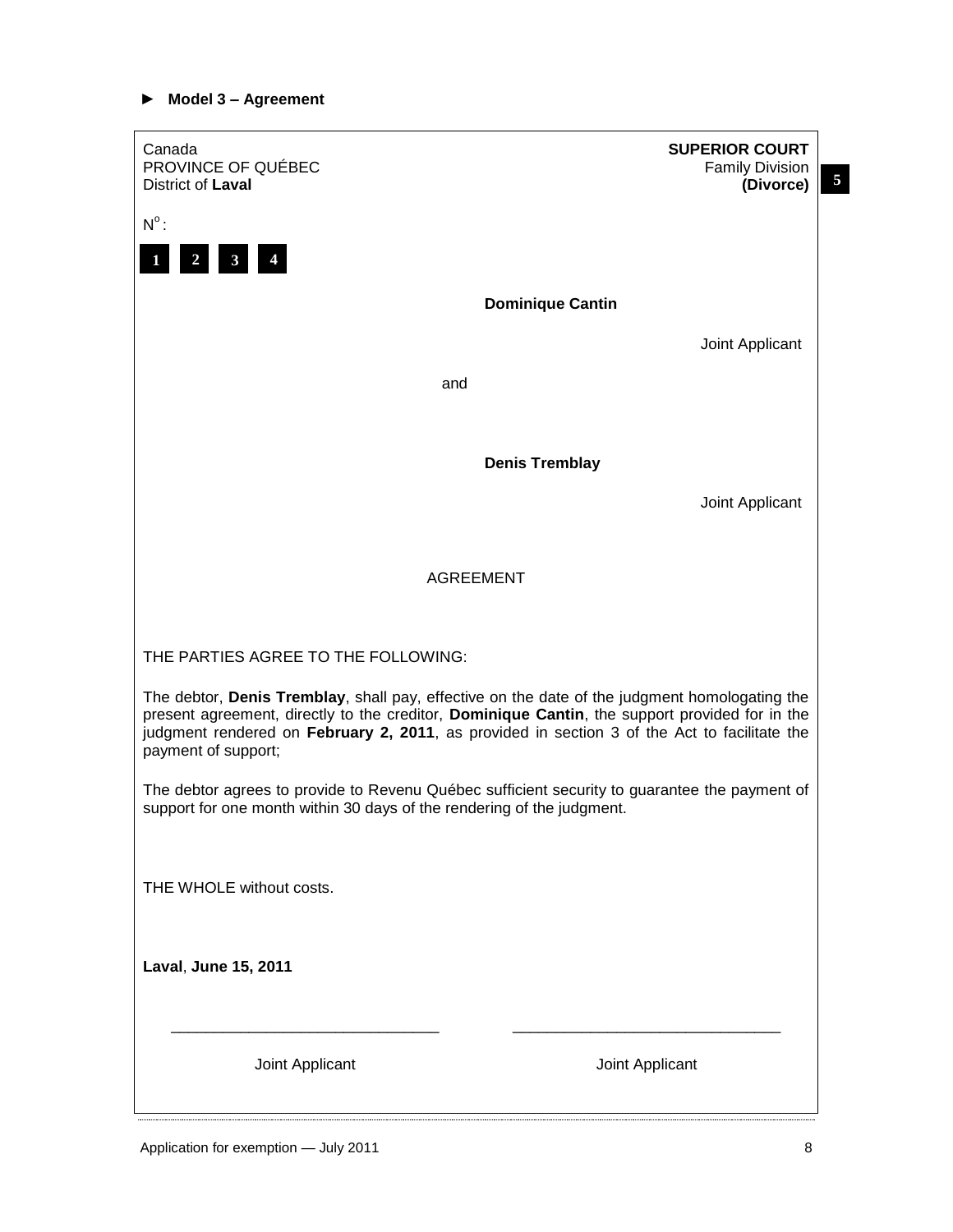| $1 \mid 2 \mid 3 \mid 4$<br>$\cdot$<br>$\frac{1}{2}$ | SUPERIOR COURT<br>District of Laval<br>Family Division | Dominique Cantin<br>Joint Applicant | AND | Denis Tremblay<br>Joint Applicant | under section 3 of the Act to facilitate the payment<br>Joint application and agreement for exemption<br>of support | AND<br>Laval (Québec) J0T 9D8<br>144, boul. Laplante<br>Dominique Cantin | Laval (Québec) J0A 5C4<br>33, avenue Concordia<br>Denis Tremblay |
|------------------------------------------------------|--------------------------------------------------------|-------------------------------------|-----|-----------------------------------|---------------------------------------------------------------------------------------------------------------------|--------------------------------------------------------------------------|------------------------------------------------------------------|
|                                                      |                                                        |                                     |     |                                   |                                                                                                                     |                                                                          |                                                                  |

**► Model 4 – Backing sheet**

**7 8**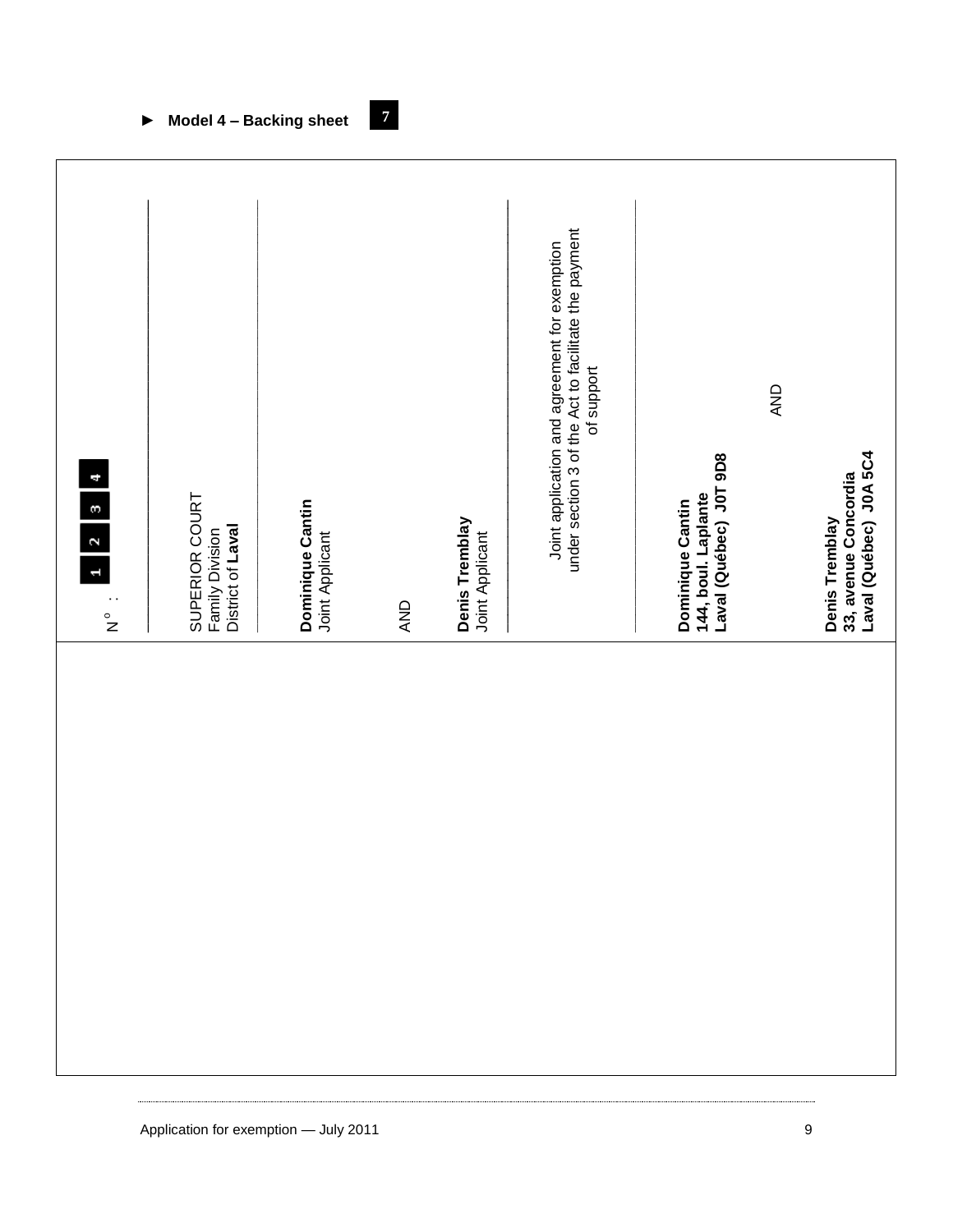#### **► For more information**

The information summarized in this document was valid at the time of printing. For more information, go to the website of the Ministère de la Justice at www.justice.gouv.q.ca, or contact

Ministère de la Justice du Québec 1200, route de l'Église Québec (Québec) G1V 4M1 Phone : 418 643-5140 Toll free: 1 866 536-5140 E-mail : [information@justice.gouv.qc.ca](mailto:information@justice.gouv.qc.ca)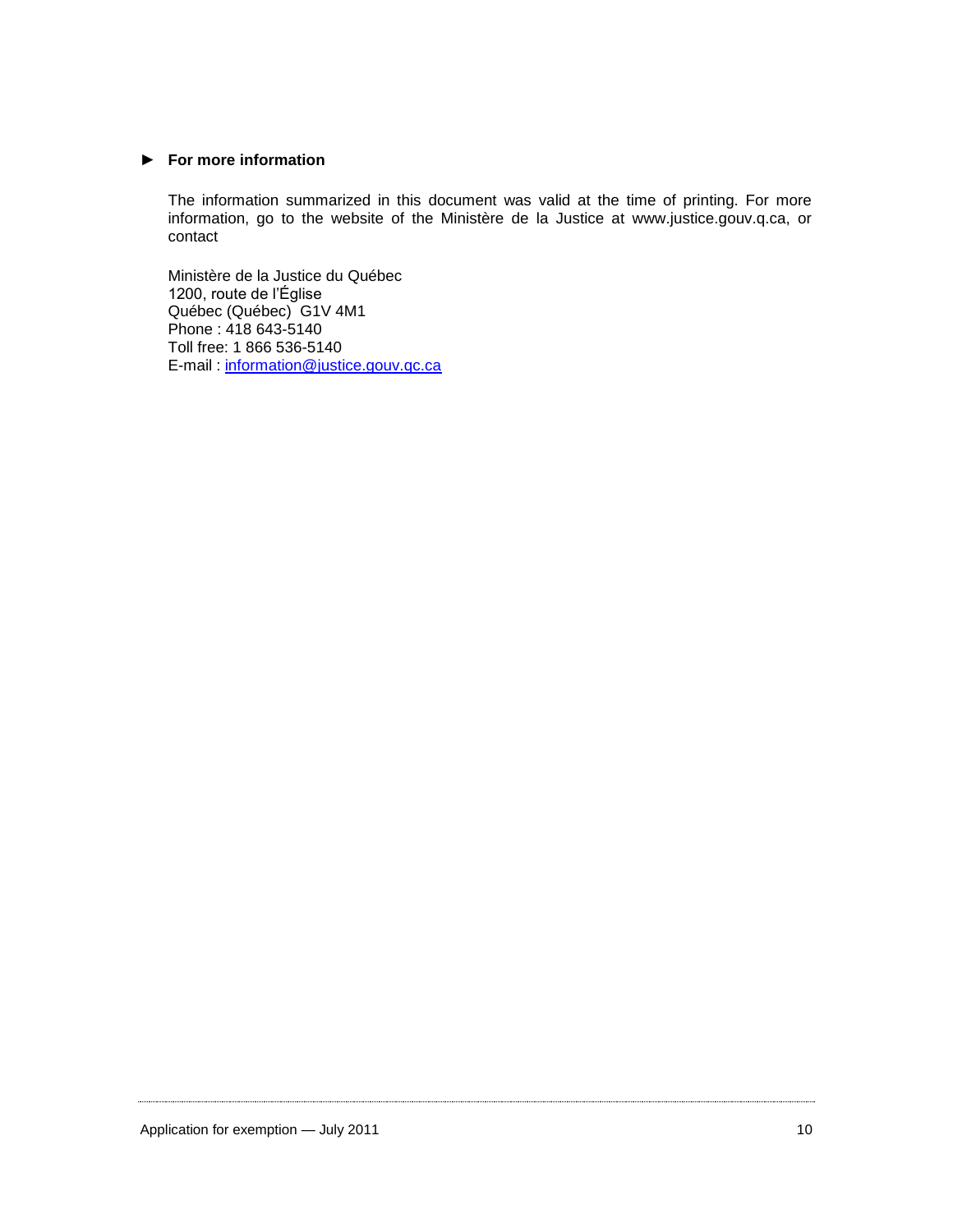| <b>CANADA</b><br>Province de Québec<br>District of   |                                                                                                                                                                                                                                                                   |                                             | SCHEDULE I (s. 1)<br><b>SWORN STATEMENT UNDER ARTICLE 827.5</b><br>OF THE CODE OF CIVIL PROCEDURE                                                                                                                                                                                                                                                                                   |
|------------------------------------------------------|-------------------------------------------------------------------------------------------------------------------------------------------------------------------------------------------------------------------------------------------------------------------|---------------------------------------------|-------------------------------------------------------------------------------------------------------------------------------------------------------------------------------------------------------------------------------------------------------------------------------------------------------------------------------------------------------------------------------------|
| File No.                                             |                                                                                                                                                                                                                                                                   | Please complete in block letters            |                                                                                                                                                                                                                                                                                                                                                                                     |
| <b>IDENTITY</b>                                      | <b>Applicant</b>                                                                                                                                                                                                                                                  | <b>Defendant</b>                            |                                                                                                                                                                                                                                                                                                                                                                                     |
|                                                      |                                                                                                                                                                                                                                                                   |                                             |                                                                                                                                                                                                                                                                                                                                                                                     |
| $\mathbf{2}$                                         |                                                                                                                                                                                                                                                                   |                                             |                                                                                                                                                                                                                                                                                                                                                                                     |
| $\vert$ M $\vert$ $\vert$ F<br>3 <sup>1</sup><br>Sex |                                                                                                                                                                                                                                                                   | $\overline{4}$<br>Language<br>$\Box$ French | English                                                                                                                                                                                                                                                                                                                                                                             |
| 5.                                                   |                                                                                                                                                                                                                                                                   |                                             |                                                                                                                                                                                                                                                                                                                                                                                     |
|                                                      |                                                                                                                                                                                                                                                                   |                                             |                                                                                                                                                                                                                                                                                                                                                                                     |
|                                                      |                                                                                                                                                                                                                                                                   |                                             |                                                                                                                                                                                                                                                                                                                                                                                     |
|                                                      |                                                                                                                                                                                                                                                                   |                                             | Postal address (if different) <u>experiences</u> and the control of the control of the control of the control of the control of the control of the control of the control of the control of the control of the control of the contr                                                                                                                                                 |
|                                                      |                                                                                                                                                                                                                                                                   |                                             |                                                                                                                                                                                                                                                                                                                                                                                     |
|                                                      | 6 Date of birth $\begin{array}{ c c c c c c c c c }\n\hline\n\text{P} & \text{D} & \text{P} & \text{P} & \text{P} & \text{P} & \text{P} & \text{P} \\ \hline\n\text{P} & \text{P} & \text{P} & \text{P} & \text{P} & \text{P} & \text{P} & \text{P}\n\end{array}$ |                                             | Social insurance number $\boxed{\phantom{a}}$                                                                                                                                                                                                                                                                                                                                       |
|                                                      | <b>IINFORMATION ON EMPLOYMENT AND INCOME</b>                                                                                                                                                                                                                      |                                             |                                                                                                                                                                                                                                                                                                                                                                                     |
| Employee<br>7 <sup>1</sup>                           | $\Box$ Self-employed worker                                                                                                                                                                                                                                       |                                             |                                                                                                                                                                                                                                                                                                                                                                                     |
|                                                      |                                                                                                                                                                                                                                                                   |                                             |                                                                                                                                                                                                                                                                                                                                                                                     |
|                                                      |                                                                                                                                                                                                                                                                   |                                             |                                                                                                                                                                                                                                                                                                                                                                                     |
|                                                      |                                                                                                                                                                                                                                                                   |                                             | $\Box$ English                                                                                                                                                                                                                                                                                                                                                                      |
| $\Box$ The deponent is unemployed<br>8               |                                                                                                                                                                                                                                                                   |                                             |                                                                                                                                                                                                                                                                                                                                                                                     |
| 9                                                    |                                                                                                                                                                                                                                                                   |                                             |                                                                                                                                                                                                                                                                                                                                                                                     |
|                                                      |                                                                                                                                                                                                                                                                   |                                             |                                                                                                                                                                                                                                                                                                                                                                                     |
|                                                      |                                                                                                                                                                                                                                                                   |                                             |                                                                                                                                                                                                                                                                                                                                                                                     |
|                                                      |                                                                                                                                                                                                                                                                   |                                             |                                                                                                                                                                                                                                                                                                                                                                                     |
| <b>OTHER INFORMATION</b>                             |                                                                                                                                                                                                                                                                   |                                             |                                                                                                                                                                                                                                                                                                                                                                                     |
|                                                      | 11 The name at birth of the deponent's mother __________________________________                                                                                                                                                                                  |                                             |                                                                                                                                                                                                                                                                                                                                                                                     |
|                                                      |                                                                                                                                                                                                                                                                   |                                             |                                                                                                                                                                                                                                                                                                                                                                                     |
|                                                      | 13 Indicate the nature and date of the application to which this statement is attached                                                                                                                                                                            |                                             |                                                                                                                                                                                                                                                                                                                                                                                     |
|                                                      |                                                                                                                                                                                                                                                                   |                                             |                                                                                                                                                                                                                                                                                                                                                                                     |
|                                                      |                                                                                                                                                                                                                                                                   |                                             | 14 If this statement accompanies an application for revision of support, indicate the date of the judgment awarding support                                                                                                                                                                                                                                                         |
|                                                      |                                                                                                                                                                                                                                                                   |                                             |                                                                                                                                                                                                                                                                                                                                                                                     |
|                                                      |                                                                                                                                                                                                                                                                   |                                             |                                                                                                                                                                                                                                                                                                                                                                                     |
|                                                      | <b>INFORMATION (IF IT IS KNOWN) CONCERNING THE OTHER PARTY</b>                                                                                                                                                                                                    |                                             |                                                                                                                                                                                                                                                                                                                                                                                     |
|                                                      |                                                                                                                                                                                                                                                                   |                                             |                                                                                                                                                                                                                                                                                                                                                                                     |
|                                                      |                                                                                                                                                                                                                                                                   |                                             |                                                                                                                                                                                                                                                                                                                                                                                     |
|                                                      |                                                                                                                                                                                                                                                                   |                                             | <b>17</b> Date of birth $\begin{array}{ c c c c c c }\n\hline\n\end{array}$ $\begin{array}{ c c c c c }\n\hline\n\end{array}$ $\begin{array}{ c c c c }\n\hline\n\end{array}$ $\begin{array}{ c c c c }\n\hline\n\end{array}$ $\begin{array}{ c c c c }\n\hline\n\end{array}$ $\begin{array}{ c c c }\n\hline\n\end{array}$ $\begin{array}{ c c c }\n\hline\n\end{array}$ $\begin{$ |
| <b>SWORN STATEMENT</b>                               |                                                                                                                                                                                                                                                                   |                                             |                                                                                                                                                                                                                                                                                                                                                                                     |
|                                                      | I declare that the information given is true and complete, and I have signed                                                                                                                                                                                      |                                             |                                                                                                                                                                                                                                                                                                                                                                                     |
|                                                      |                                                                                                                                                                                                                                                                   |                                             |                                                                                                                                                                                                                                                                                                                                                                                     |
|                                                      |                                                                                                                                                                                                                                                                   |                                             |                                                                                                                                                                                                                                                                                                                                                                                     |
|                                                      | Deponent                                                                                                                                                                                                                                                          |                                             |                                                                                                                                                                                                                                                                                                                                                                                     |
|                                                      |                                                                                                                                                                                                                                                                   |                                             |                                                                                                                                                                                                                                                                                                                                                                                     |
|                                                      |                                                                                                                                                                                                                                                                   |                                             |                                                                                                                                                                                                                                                                                                                                                                                     |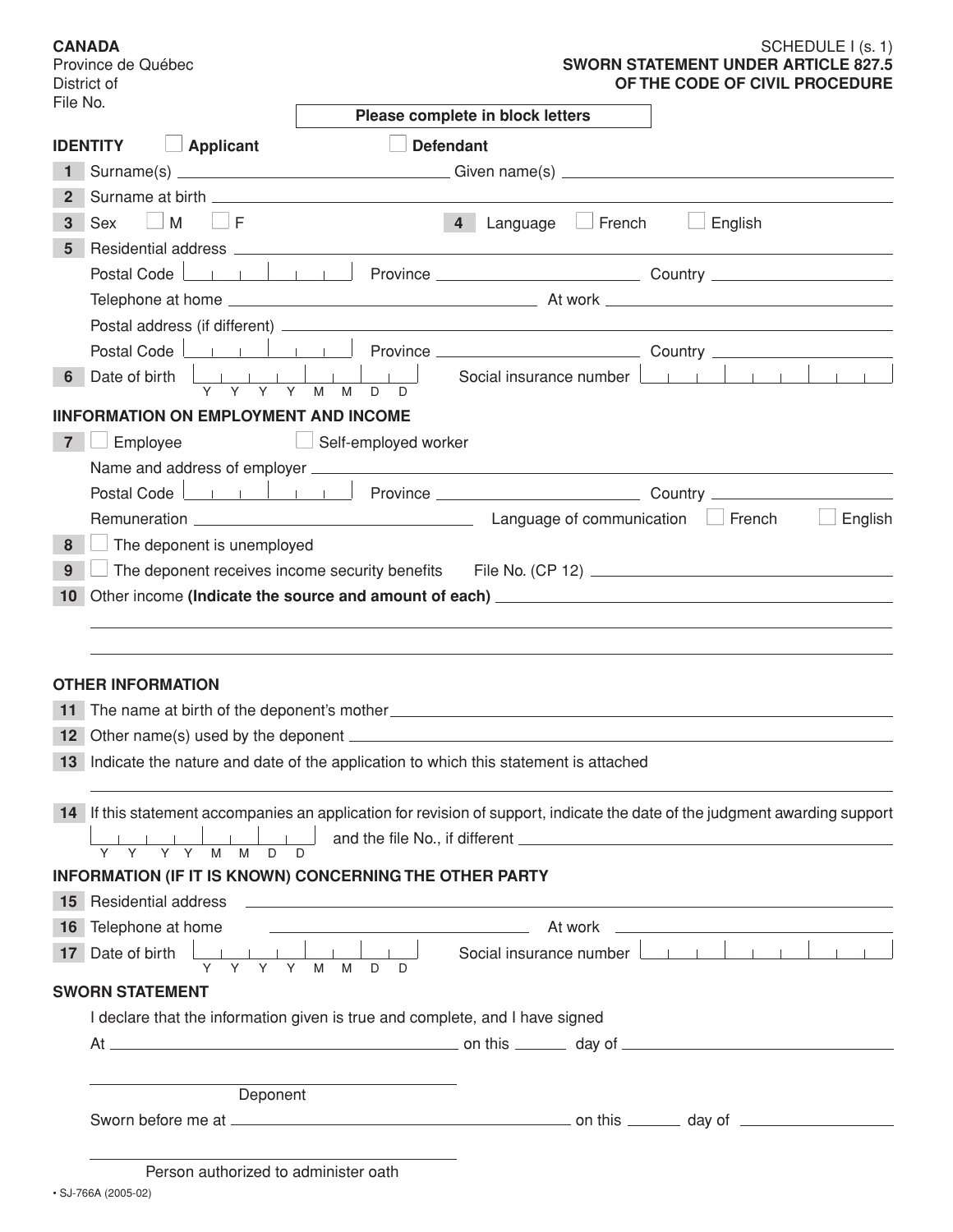#### **SWORN STATEMENT UNDER ARTICLE 827.5 OF THE CODE OF CIVIL PROCEDURE OF QUÉBEC**

#### **Writing instructions for the deponent**

The **Act to facilitate the payment of support** prescribes that every application relating to an obligation of support must be accompanied with this statement, completed by each party thereto, concerning his own situation. The information required therein is determined by regulation.

You are responsible for completing the statement in full, for signing it and for making a sworn statement on its contents.

**The Act stipulates that such statements are confidential** and they shall be kept by the clerk of the court until the judgment is rendered. If the court does not award support, the statements shall be **obligatorily destroyed** by the clerk.

If support is awarded by judgment, the information shall be entered in the register of support payments kept by the clerk.

#### **District of**

Indicate the name of the judicial district where is submitted the application relating to an obligation of support.

#### **File No.**

Indicate the file number of the application relating to an obligation of support.

#### **Identity**

Check the square corresponding to your designation on the application relating to an obligation of support.

#### **1 Surname, Given name**

Give surname(s) and given name(s) in full.

#### **2 Surname at birth**

Please indicate even if identical to item 1.

#### **3 Sex**

Check the appropriate case.

**4 Language**

Check the appropriate case.

#### **5 Residential address**

Indicate in full your usual residential address.

#### **6 Date of birth and SIN**

Indicate the year, month and day of your birth and your social insurance number.

#### **7 Employee/self-employed worker**

Check the square corresponding to your main employment. Give name of employer and every other information required. As regards remuneration, indicate salary and frequency of payments. If unemployed, check number 8.

#### **8 Unemployed**

Check if applicable.

#### **9 Income security benefits**

Check if you are receiving social aid benefits. Where applicable, indicate also your file number with the Ministère de l'Emploi et de la Solidarité sociale (CP12).

#### **10 Other income**

Indicate every other source of income of any kind whatever (annuities, rents, dividends, other employment, etc.). If required, use a separate sheet.

#### **11 The name at birth of the deponent mother**

Indicate your mother's surname at birth.

#### **12 Other name(s) used by the deponent**

Indicate name and/or given name by which you are known if different than those given at items 1 and 2.

#### **13 Nature and date**

Indicate the nature of the application (e.g.: application for transitory measures) to which your statement is attached and the date of such application.

#### **14 Application for revision**

If the statement is attached to an application for revision of support already determined by judgment, indicate the date of that judgment and if different, the file number in which the judgment was rendered.

#### **15 to 17** Give every information required

#### **Sworn statement**

Indicate the place and date and sign on the line "deponent". The statement must be sworn before any person authorized to administer oath, in particular the clerk of the court.